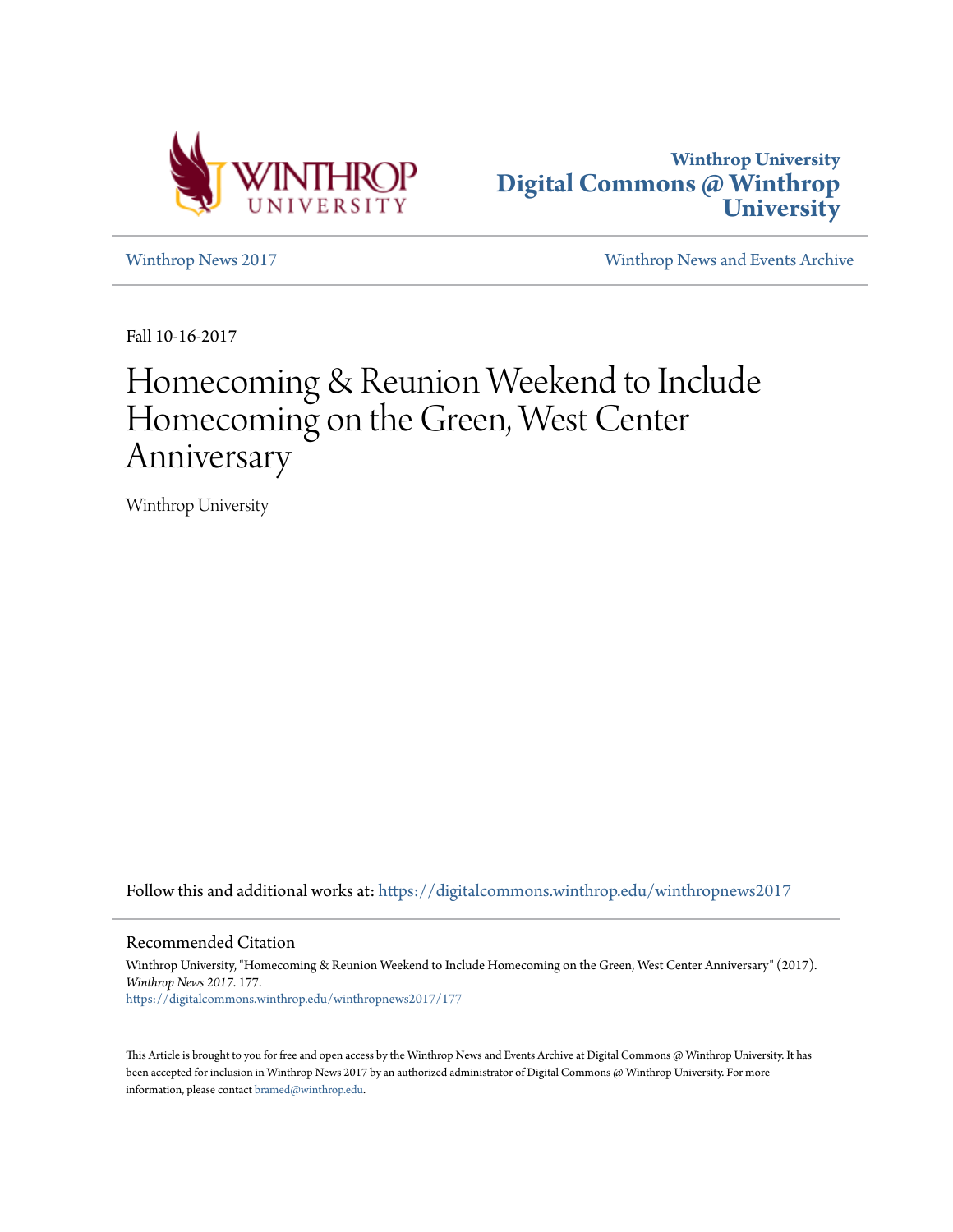EMAIL WINGSPAN BLACKBOARD MAP SITE PEOPLE SAND A SITE PEOPLE



**//INTHROP** UNIVERSITY

### **ABOUT ADMISSIONS & AID ACADEMICS STUDENT**

**AFFAIRS ATHLETICS GIVING**

**C** SHARE 上没有。

All News

Archives

RSS News Feeds

Winthrop in the News

## 10/16/2017 **Homecoming & Reunion Weekend to Include Homecoming on the Green, West Center Anniversary**

### **Quick Facts**

**Exents new to Homecoming this year include** the Winthrop Alumni Faculty/Staff Luncheon (Nov. 16) and Homecoming on the Green (Nov. 17). Visit www.winthrop.edu/homecoming for a complete list of events.



**Homecoming on the Green**, a family-friendly event open to all Winthrop alumni, students, faculty/staff and the community. Set for **Friday, Nov. 17, from 6-10 p.m.** on the Campus Green (near DiGiorgio Campus Center), this free public event will feature food trucks, music, corn hole, photo ops and more. During the event, the Winthrop Bookstore will be open so visitors can purchase Eagle swag.

As part of **Homecoming on the Green**, the Lois Rhame West Health, Physical Education and Wellness Center will host a drop-in Nov. 17 to celebrate the building's **10th anniversary**. The free public drop-in will include tours and activities, and the 36-foot rock-climbing wall will be open for visitors.

Also new to this year's festivities is the **Winthrop Alumni Faculty/Staff Luncheon**—sponsored by the Winthrop Alumni Association—on **Thursday, Nov. 16**, from **11 a.m.-1 p.m.** in Richardson Ballroom. Faculty and staff who are Winthrop graduates are invited to a catered lunch in recognition of their service to their alma mater.

Additional highlights of **2017 Homecoming & Reunion Weekend** will include:

**Friday, Nov. 17**

**-Reunion Check In** 1-4 p.m., Tillman Hall lobby